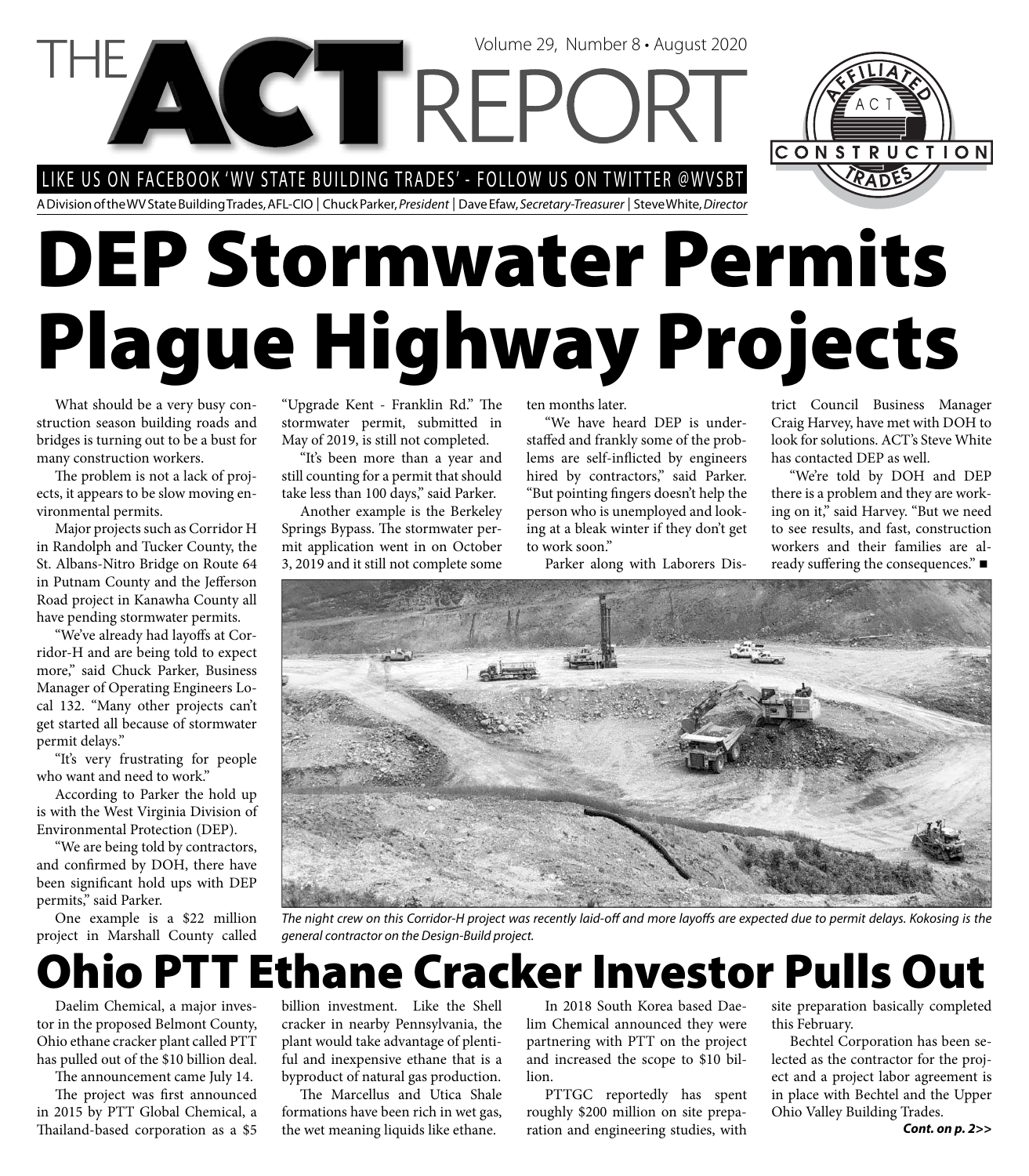## **Dealing with Covid-19 in Construction**

Keeping worksites safe from Covid-19 is a challenge the construction industry is trying hard to meet.

One local health professional, Dr. Ayne Amjed from Beckley, has developed a Mobile Covid-19 Unit which can deploy to any construction job site when needed. Dr. Amjed provided a demonstration package of her decontamination kit to Charleston based general contractor BBL Carlton to review.

"We appreciate Dr. Amjed reaching out to the construction industry," said Todd Corey, Vice President with BBL Carlton. "Let's face it, we're all trying to get ahead of the curve and forward thinkers like Dr. Amjed bring much needed expertise."

Corey along with Tom Aurelia, BBL's Corporate Risk Manager, went through four boxes making up the decontamination unit and found the material to be very useful and of high quality.

"I was impressed with how much thought obviously went into the material," said Aurelia. "This is definitely more than a few boxes of supplies."

One box had supplies for daily decontamination and if needed a deep cleaning of site equipment, bathrooms and office trailers. It included 70 percent alcohol-based sanitation wipes, spray units to clean porta-potties, portable hand washing kits, air purifiers for office trailer units, UV handheld devices, and other UV devices for electrical components.

If an employee has Covid-19 symptoms, or suspects exposure, another box in the decontamination unit is available. The purpose is to provide an employee with self-quarantining instructions and materials while they await test results.

The box includes instructions for the employee and their family, gloves, masks, and other tools to selfquarantine.

Aurelia particularly liked the box for employees. "Sending the employee home with the right materials while waiting for test results makes a lot of sense."

Dr. Amjed also developed a manual to help contractors work through instances where an employee has

### **Congressman McKinley Tours Training Facility**



Members of Plumbers & Steamfitters Local 83, Wheeling (from left) Nick O'Donnell, L.A. Hampton, Jameson Murray, Andy Hanasky, Eric O'Donnell (back), and Adam Robinson talk with Congressman David McKinley in mid-July as he tours their training facility.

symptoms or comes into contact with a person who has tested positive.

Dr. Amjed provided the samples to Carpenters representative Luke Begovich who in turn brought them to BBL. "We want everyone to stay safe while earning a good living," said Begovich. "It's important we work with contractors to find tools needed to keep safe and keep working."

Begovich also notes that Virginia became the first state to issue mandatory Covid-19 workplace safety rules on July 15.

The Virginia emergency temporary standard will be the first to go beyond OSHA's non-mandatory guidance and establish minimum protection requirements.

OSHA has said they do not intend to propose a nationwide rule regulating Covid-19 measures and protections in the workplace.

The rule divides workplaces into four categories called Low, Medium, High and Very High exposure risks.

Medium exposure risk includes "indoor and outdoor construction settings" and is defined as places of employment that require more than minimal occupational contact inside six feet with other employees.

High exposure risk includes most healthcare and assisted living locations. Very high risks are where direct contact with Covid-19 patients is taking place such as a hospital.

Begovich welcomes the Virginia regulations and hopes West Virginia does the same. "Having a standard of protection is good for both workers and contractors, recommendations alone are hard if not impossible to enforce," said Begovich. ■



Michael Ball, BBL Carlton's Safety Coordinator, going through the Mobile Covid-19 information provided by Dr. Ayne Amjed.

### *OH Cracker Investor*

#### *Continued from Page 1*

Matt Szollosi, Executive Director of ACT Ohio, has been involved with the project from the start.

"We had great meetings with the PTT development team, JobsOhio and the Governor from the very beginning," said Szollosi. "I am still optimistic about the project and there continues to be a strong commitment to the building trades. We are appreciative of the opportunity to build

this world-class project."

PTT Global is still actively involved in the project and, according to news reports, is looking for a new investor.

"Obviously we are disappointed to see Daelim leave," said Eran Molz, President of the Upper Ohio Valley Building Trades. "But we still believe in the project and hope the PTT folks can find a way to make it happen." $\blacksquare$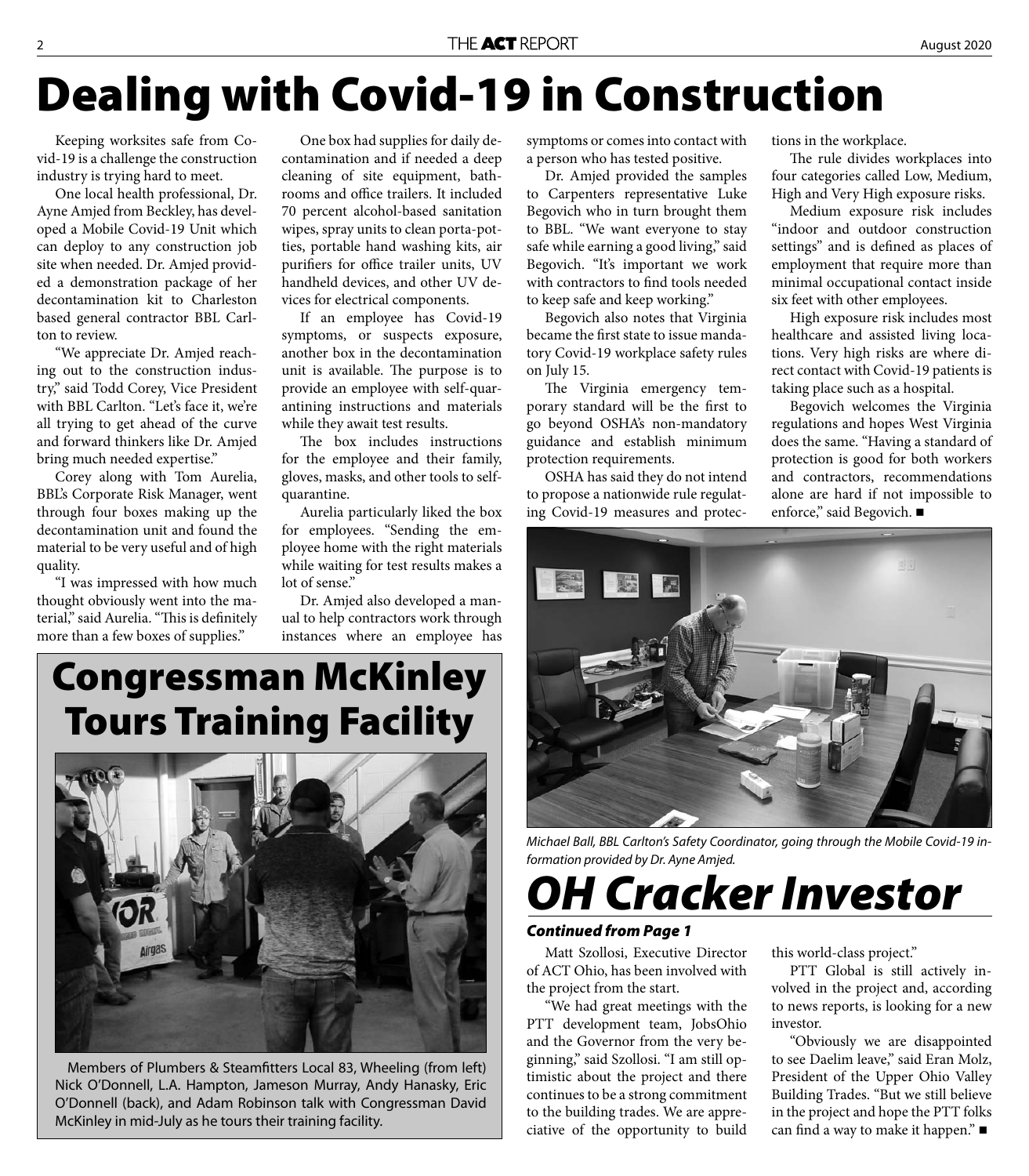### **'20 Endorsements**

|     | $Bold = Building$ Trades member   | 8th              | <b>Glenn Jeffries (D)</b>  |
|-----|-----------------------------------|------------------|----------------------------|
|     | <b>1st Congressional District</b> | 9th              | David 'Bugs' Stover (R)    |
|     | David McKinley (R)                | 10th             | Bill Laird (D)             |
|     | Governor                          | 11th             | Denise Campbell (D)        |
|     | Ben Salango (D)                   | 12th             | Doug Facemire (D)          |
|     |                                   | 13 <sub>th</sub> | Mike Caputo (D)            |
|     | <b>State Treasurer</b>            | 14th             | David Childers (D)         |
|     | John Perdue (D)                   | 16th             | Pete Dougherty (D)         |
|     | <b>Attorney General</b>           | 17th             | Andrew Robinson (D)        |
|     | Sam Petsonk (D)                   |                  |                            |
|     | <b>Secretary of State</b>         |                  | <b>House of Delegates</b>  |
|     | Natalie Tennant (D)               | 1st              | Pat McGeehan (R)           |
|     | <b>State Auditor</b>              |                  | Jack Wood (D)              |
|     | Mary Ann Claytor (D)              | 2nd              | <b>Phillip Diserio (D)</b> |
|     |                                   | 3rd              | Shawn Fluharty (D)         |
|     | <b>Agriculture Commissioner</b>   |                  | Erikka Storch (R)          |
|     | Bob Beach (D)                     | 4th              | Christian Turak (D)        |
|     | <b>State Senate</b>               |                  | Lisa Zukoff (D)            |
| 1st | Randy Swartzmiller (D)            | 5th              | Dave Pethtel (D)           |
| 2nd | Josh Gary (D)                     | 8th              | Andrew Alvarez (D)         |
| 3rd | Robin Wilson (D)                  | 10th             | Vernon Criss $(R)$         |
| 4th | No Action                         |                  | Trish Pritchard (D)        |
| 5th | Bob Plymale (D)                   |                  | Luke Winters (D)           |
| 7th | No Action                         | 11th             | Mark Pauley (D)            |

#### **Explanation of the term 'No Action'**

The WV State Building Trades Council could not reach the two-thirds majority needed to endorse candidates in five races. This means both candidates have support and should get consideration for endorsement. The term 'No Action' is shorthand for 'two good candidates.' Candidates are encouraged to seek endorsements from individual Locals and Councils.

The Building Trades participates in the WV AFL-CIO COPE endorsement process of candidate questionnaires and interviews.

The endorsement process is based on work related issues like restoring prevailing wage, workplace safety, enforcing and strengthening licensing laws, opposing so-called Right-to-Work, etc.

### **General Election Underway Early**

Expanded access to absentee ballots means voting in the 2020 General election is already underway.

Starting on August 11 those who want to receive an absentee ballot can request an application from their County Clerk.

Typically, only a handful of voters opt for the absentee ballot but in the 2020 Primary about half of all votes cast were absentee.

Of course, that was because of Covid-19 restrictions and concerns which continue.

In the Primary election County Clerks mailed all registered voters the absentee application. That will not happen for the General election. Voter must request the application in order to receive one.

However, as was in the Primary, any voter who wants to get an absentee ballot can get one.

Having concerns about Covid-19 has been added as a valid reason for requesting the absentee ballot.

Voters can also request an absen-*Cont. on p. 4>>*

| 13th                      | <b>Scott Brewer (D)</b> | 39th | No Action                   |
|---------------------------|-------------------------|------|-----------------------------|
| 14th                      | Chris Yeager (D)        | 41st | Duane Bragg (D)             |
| 15 <sub>th</sub>          | Tess Jackson (D)        | 42nd | Cindy Lavender-Bowe (D)     |
| 16th                      | Mark Bates (R)          |      | Jeff Campbell (D)           |
|                           | Sean Hornbuckle (D)     | 43rd | Bill Hartman (D)            |
| 17th                      | Chad Lovejoy (D)        |      | Cody Thompson (D)           |
|                           | Matthew Rohrbach (R)    | 44th | Robin Cutlip (D)            |
| 18th                      | No Action               | 46th | Bob Stultz (D)              |
| 19th                      | Ric Griffith (D)        | 47th | Ed Larry (D)                |
|                           | David Thompson (D)      | 48th | Ryan Deems (D)              |
| 20th                      | Nathan Brown (D)        |      | Robert Garcia (D)           |
| 21st                      | Mark Dean (R)           |      | Richard Iaquinta (D)        |
| 22nd                      | Joe Jeffries (R)        |      | Josh Maxwell (D)            |
|                           | Zack Maynard (R)        | 49th | Mike Mannypenny (D)         |
| 23rd                      | Rodney Miller (D)       | 50th | Michael Angelucci (D)       |
| 24th                      | Susan Perry (D)         |      | Joey Garcia (D)             |
|                           | Timothy Tomblin (D)     |      | No Action between Ron       |
| 25th                      | Tony Paynter (R)        |      | Straight (D) & Guy Ward (R) |
| 26th                      | Ed Evans (D)            | 51st | Barbara Fleischauer (D)     |
| 27th                      | Tina Russell (D)        |      | Evan Hansen (D)             |
| 28th                      | Ryne Nahodi (D)         |      | Rodney Pyles (D)            |
| 30th                      | Mick Bates (D)          |      | Danielle Walker (D)         |
| 31st                      | Chris Toney $(R)$       |      | John Williams (D)           |
| 32nd                      | Mark Hurt (D)           | 52nd | Junior "JR" Wolfe (D)       |
|                           | Margaret Staggers (D)   | 53rd | Cory Chase (D)              |
| 34th                      | Brent Boggs (D)         | 55th | Jarod Shockey (D)           |
| 35 <sub>th</sub>          | Kathy Ferguson (D)      | 58th | George Miller (R)           |
|                           | Doug Skaff Jr. (D)      | 60th | Brad Noll (D)               |
|                           | Rusty Williams (D)      | 61st | Jason Barrett (D)           |
|                           | Kayla Young (D)         | 62nd | Debi Carroll (D)            |
| 36th                      | Jim Barach (D)          | 63rd | Daniel Bennett (D)          |
|                           | Amanda Estep-Burton (D) | 65th | Sammi Brown (D)             |
|                           | Larry Rowe (D)          | 66th | Storme Frame (D)            |
| 37th                      | Mike Pushkin (D)        | 67th | John Doyle (D)              |
| $\mathbf{A}$ $\mathbf{A}$ |                         |      |                             |



Senator Glenn Jeffries puts up a sign for the 2020 General election. He is running for reelection to the 8th Senate District which includes parts of Putnam and Kanawha Counties. Jeffries owns Cornerstone Interiors and is a member of the Carpenters Union.